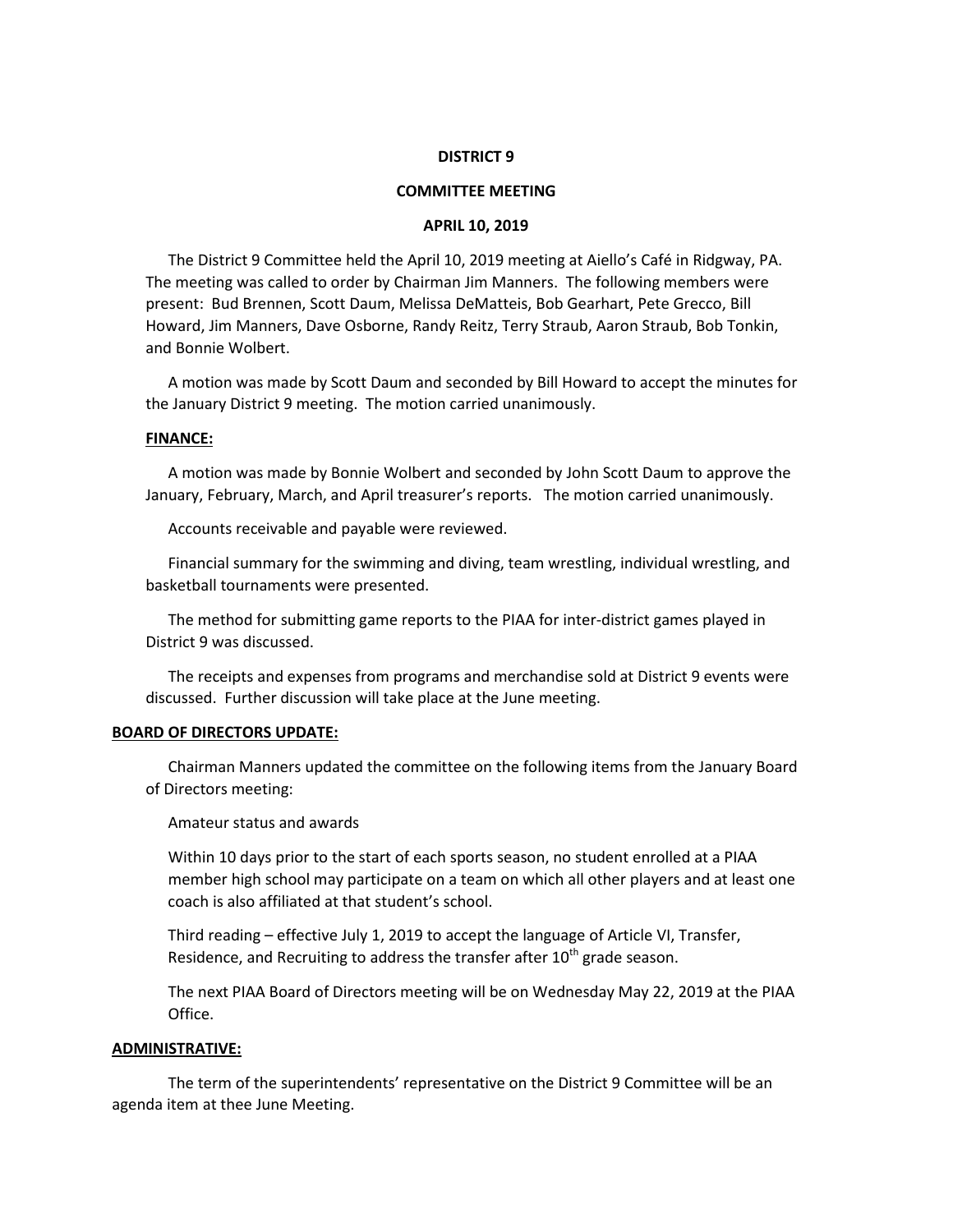At the June meeting the committee will continue to discuss presenting awards for subregion championship and giving awards to teams that are declared district champions without playing a contest.

**TRANSFER REQUESTS:** This school year there have been 41 transfer requests in District 9. All requests have been approved

**A complete list of all athletic transfer requests will be emailed to all District 9 principals and athletic directors. The list will include the transferring students' names.**

# **FOREIGN EXCHANGE STUDENTS APPROVED:** No new requests**.**

**A complete list of all foreign exchange student requests will be emailed to all District 9 principals and athletic directors**

## **COOPERATIVE SPORTS AGREEMENTS:**

A motion was made by Terry Straub and seconded by Aaron Straub to approve a cooperative sports agreement between Clarion Area High School and Clarion-Limestone High School in varsity football. The motion carried unanimously.

A motion was made by Terry Straub and seconded by Aaron Straub to approve a cooperative sports agreement between Sheffield Area High School and Abraxas High School in girls track and field. The motion carried unanimously.

The committee discussed using the co-operative sports agreement to create a "super team."

# **OTHER ITEMS:**

A motion was made by Terry Straub and seconded by Bill Howard to permit DuBois Area High School to join a newly formed riffle league with schools from District 5 and 6. The motion was approved unanimously.

Melissa DeMatteis and John Stoughton are continuing to work on updating the District 9 website.

The following items were discussed:

Paying the tournament fee for schools and non-school organizations conducting tournaments.

Penalty for schools that violate the 10 day "dead period" to the start of practice. Open gym policy

Who is responsible to make sure schools' eligibility sheets are correctly completed? Is the fine for not submitting an eligibility sheet being enforced?

Right to Know

Boundary vs non-boundary issue

Transfers and recruiting

Regionalization for inter-district playoff structure